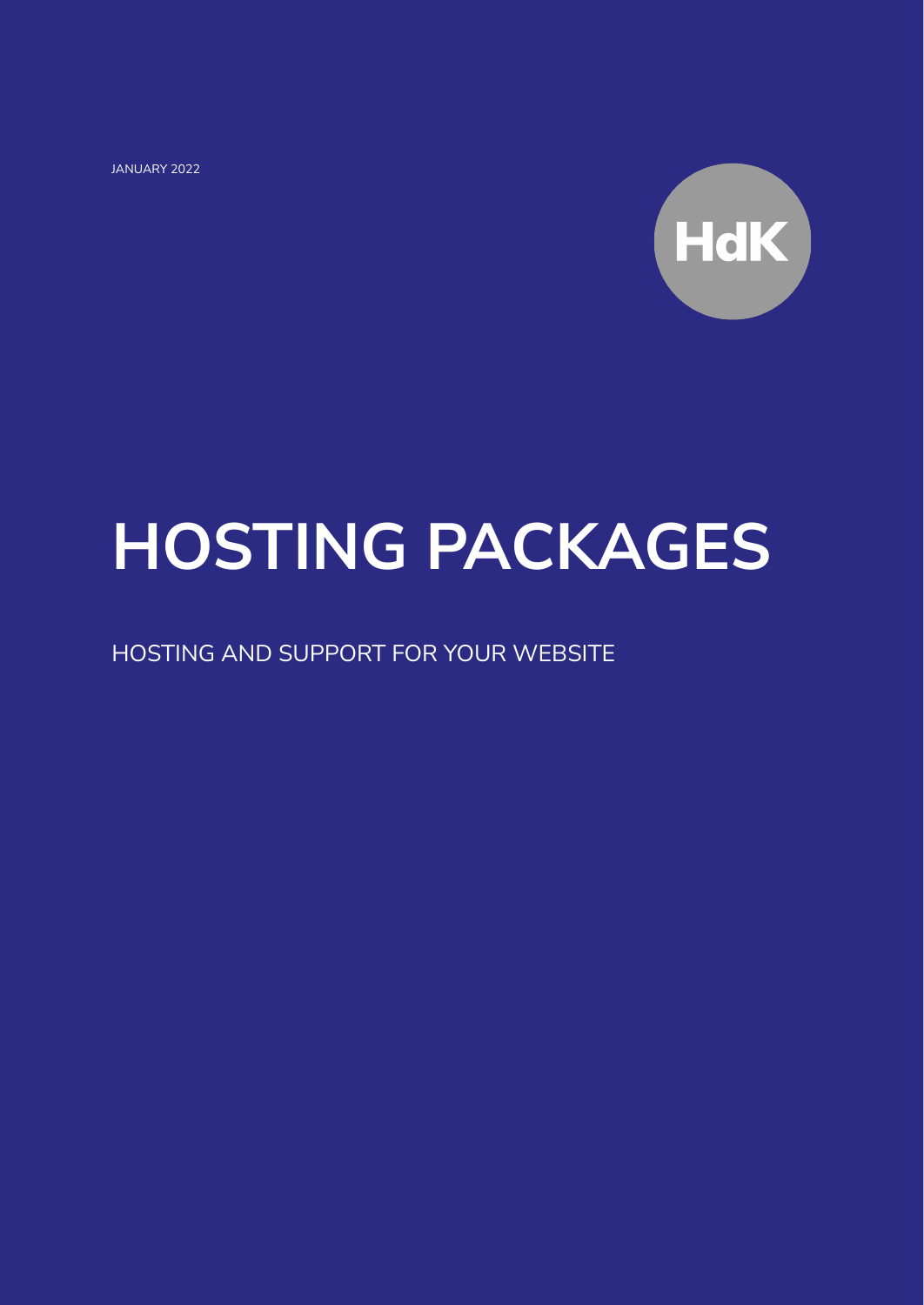# **OVERVIEW**

All our hosting packages are sustainable, powerful and secure. Whether your site is small or large, you'll want it to run smoothly and efficiently. That's why we offer power scaled to your needs.

The hosting we provide for your website uses the latest technology and security measures, powered by 100% renewable energy. When we take on a hosting project, we take care of all the configuration and troubleshooting - you don't have to worry.

Key features of your site hosted by HdK

- Daily offsite backups
- Application firewall
- PCI compliant as standard
- Free GeoTrust SSL certificate
- Free temporary scaling
- 99.99% uptime SLA

Our hosting comes with important security features including a web application firewall (WAF) and commercial anti-malware solutions which proactively mitigate attacks. The WAF will detect and block common attacks against web applications (e.g. SQL injection, XSS, brute force attacks, form spam etc.). Should an attack make it through the WAF and begin uploading malicious files, the anti-malware software will automatically quarantine the file(s). We'll be notified, allowing us to stop any further malicious activity and fix the issue.

See below for a breakdown of our packages.

# **WHY WE STRUCTURE OUR HOSTING**

All websites are hosted on web servers which, depending on configuration, can burn an enormous amount of energy. The servers use energy 24/7 to store the files and assets (e.g. code, images, text, pdfs) which make up your site, and more energy is consumed each time a user accesses your website and its content.

We are proud to use servers which are powered by renewable energy, and as part of our carbon consciousness initiative, we have restructured our hosting offering into packages. These packages have been designed to offer more transparency about the size and bandwidth of your website giving you greater visibility over the potential carbon impact of your website.

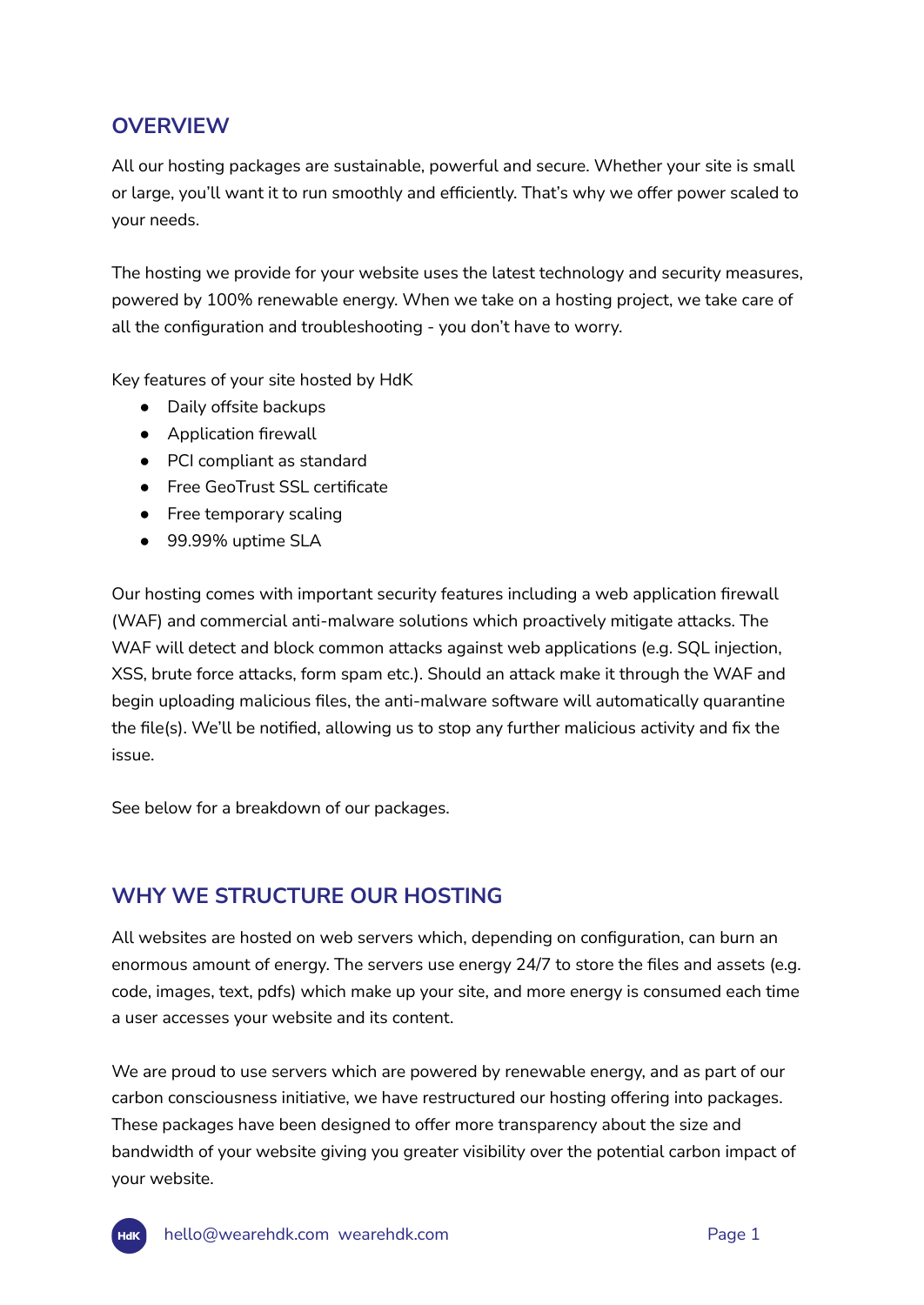# **PACKAGES**

## **Basic Package: £250 per year**

This package is ideal for simple brochure websites with predictable traffic such as basic static websites (i.e. no WordPress or CMS) or very simple WordPress sites with only a few pages. Disk space - 2GB Bandwidth - 250GB

## **Standard Package £500 per year**

Our most popular hosting package which is perfect for most WordPress websites and microsites with higher than usual traffic. Disk space - 10GB Bandwidth - 500GB

## **Extra Package £750 per year**

This package is ideal for clients with large storage requirements and busy site traffic. An e-commerce site or a site with image heavy content would be a good example. Disk space - 30GB Bandwidth - 1TB

## **Advance Packages £950+ per year**

Ideal for clients with very high traffic and/or high functionality needs, for example business critical integrations with a CRM or heavy 3rd party integrations which are in regular use. These packages can be assessed and advised on a case by case basis and we will inform you of the server specifications.

## **Hosting Boosts - one off cost on a case by case basis**

We offer temporary boosts on our packages when high volumes of traffic are anticipated. This may be for the duration of a digital event or a release of pre-sale tickets, for example.

Typically boosts to server resources can be left in place for 1-2 weeks without issue, but anything beyond that would be considered a change in requirements and would need to be billed accordingly. We will contact you for a conversation about this.

Boosts to servers need to be requested at least two weeks in advance of any events.